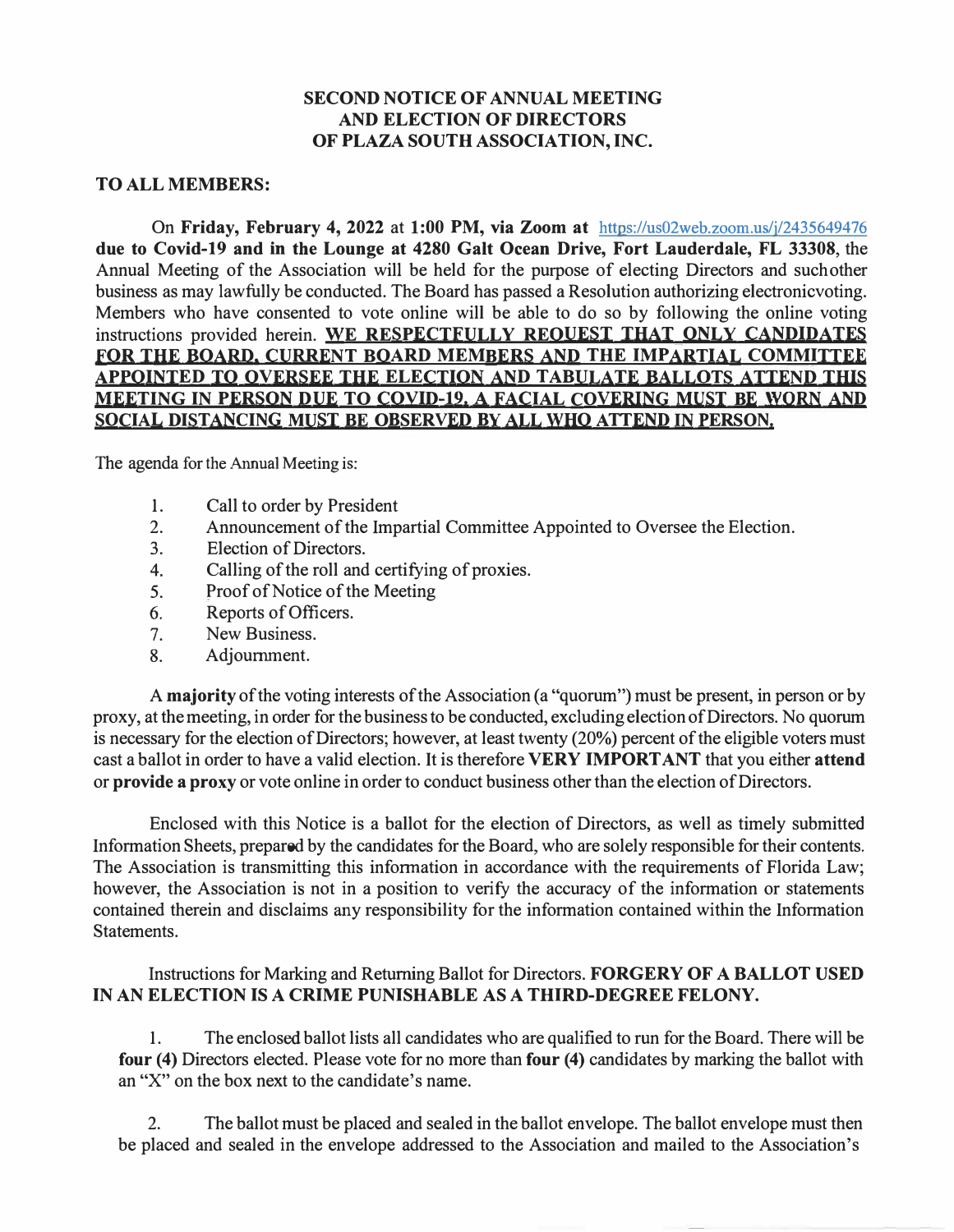mailing address.

3. You must fill in the unit information on the outside of the envelope addressed to the Association and have an owner or the voting member appointed on the Certificate Appointing Voting Member sign his/her name.

4. The ballot must be received by the Association no later than **Friday, February 4, 2022.**

5. If you are going to attend the Annual Meeting, you may cast your ballot at the meeting. Ballots will be available at the meeting.

6. Alternatively, if you have consented to online voting by providing a written consent to the Association you may vote online at www.simplyvoting.com using the instructions included with the notice of this meeting.

### **VOTING BY PROXY**

If you are unable to attend the Annual Meeting and wish to vote by proxy, please note the following information about **PROXIES:** 

1. A **general proxy** is for the purpose of establishing a quorum and appointing **another person** to vote for you on parliamentary procedure or other matters that do not require a limited proxy. It must be signed by the person authorized to cast the vote for the unit. Please note that you cannot vote for Directors by proxy. If you intend to vote for Directors and do not attend the Annual Meeting, **you must vote by use of the enclosed Election Ballot.** 

2. The proxy **must** be submitted to the Association **prior to the scheduled time of the meeting.** It can be sent via hand-delivery to the Management Office, via mail addressed to the Association's mailing address at: **Plaza South Association, Inc., 4280 Galt Ocean Drive, Fort Lauderdale, FL 33308,** via e-mail to: **generalmanager@plazasouth.net,** or via facsimile to: **954- 561-3532.** It is encouraged that the proxy be submitted as long before the meeting as possible, in order to avoid delay in registration.

3. If you appoint a proxy and later decide you will be able to attend the meeting in person, you may **withdraw** your proxy when you register at the meeting.

4. A proxy may be **revoked** in writing or **superseded** by a later proxy to another person. It may also be **assigned** (substituted) by the person designated on the proxy to a third person if the person you designate as proxy decides that he or she will be unable to attend the meeting.

5. A **proxy form** is enclosed with this notice for your use, if needed. Alternatively, if you have consented to online voting by providing a written consent to the Association you may vote online at www.simplyvoting.com using the instructions included with the notice of this meeting.

Please be sure to mail in your proxy and your ballot, unless you plan to attend the Annual Meeting to cast your votes in person or vote online. DO NOT PLACE YOUR PROXY INSIDE THE BALLOT ENVELOPE AS THIS MAY COMPROMISE THE SECRECY OF YOUR BALLOT IN THE ELECTION.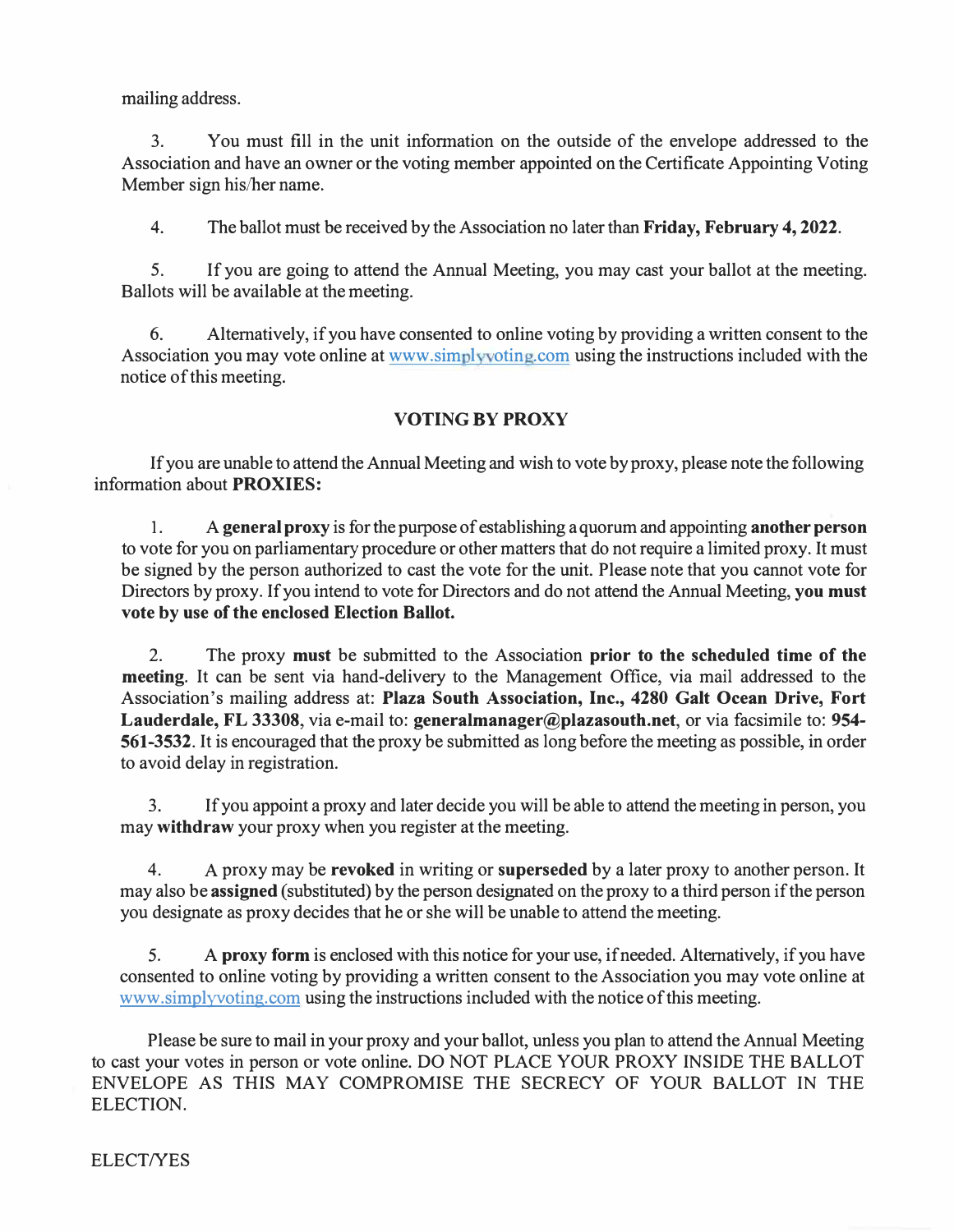Immediately following the Annual Meeting, the organizational meeting of the Board of Directors will be held for the purpose of electing officers of the Association and such other business as may lawfully be conducted. The agenda for the Board Meeting is as follows:

- 1. Certifying quorum Call to Order.<br>2. Proof of Notice of Meeting.
- 2. Proof of Notice of Meeting.<br>3. New Business: Elect Office
- 3. New Business: Elect Officers.<br>4. Adioumment.
- 4. Adjournment.

Dated:  $\frac{\sqrt{4m_{\text{var}}}}{8}$ , 2022.

**BY ORDER OF THE BOARD OF DIRECTORS** 

william Chin

**William Cohen, Secretary**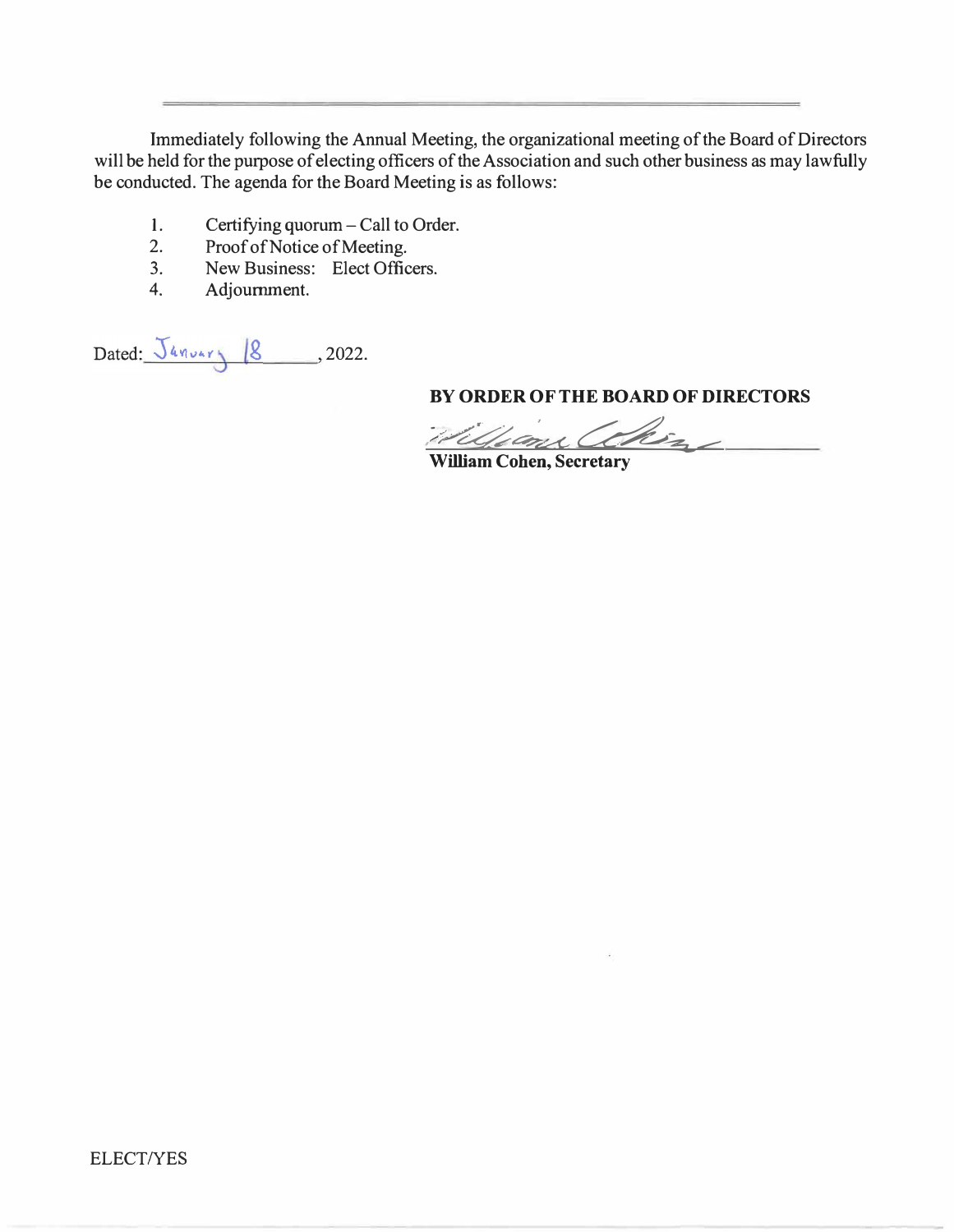### PLAZA SOUTH ASSOCIATION, INC.

## **BALLOT FOR ELECTING DIRECTORS**

### FRIDAY, FEBRUARY 4, 2022

# $1:00$  PM

The following (in alphabetical order) have had their names placed into nomination. Vote for no more than four (4) candidates. If you vote for more than four (4) candidates, your ballot will be invalid.

Michael G. Cannone

Berdj Feredjian, D.D.S

**Anthony Giardina** 

Shirley Oberg

**Ann Pinsker** 

Bernard (Bud) F. Shadrawy, Jr.

**Andrew C. Surdovel** 

**Jim Vitkus** 

**Maureen Zolubos**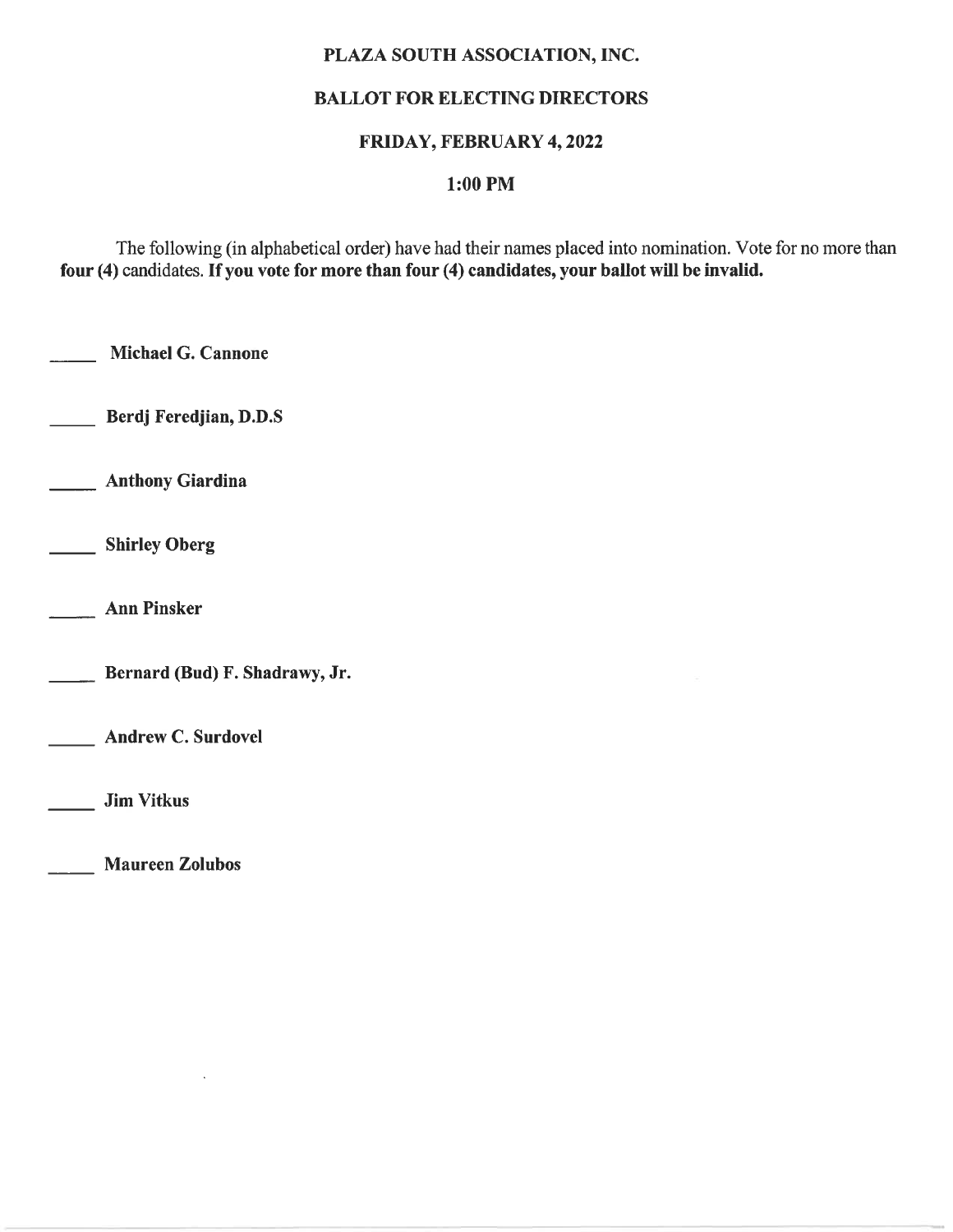#### **PROXY**

The undersigned owner or Voting Member of Unit No. in Plaza South, appoints (Check one):

a) William Cohen, Secretary of the Association, on behalf of the Board of Directors, or

(if you check b, write in the name of your proxy) as  $\mathbf{b}$ my proxyholder\*, with power of substitution, to attend the meeting of the members of **Plaza South Association**, Inc., to be held Friday, February 4, 2022 at 1:00 PM, at 4280 Galt Ocean Drive, Fort Lauderdale, FL 33308, and any adjournment/recess thereof.

Dated: 20.

SIGNATURE OF OWNER OR VOTING MEMBER:

Signature: Print Name:

\*Failure to check either (a) or (b), or, if (b) is checked, failure to write in the name of the proxy, is an appointment of the Secretary of the Association as your proxyholder.

DO NOT COMPLETE THIS SECTION. This section is only to be filled in by the proxyholder if they wish to appoint a substitute proxyholder.

#### **SUBSTITUTION OF PROXY**

The undersigned, appointed as proxy above, does hereby designate<br>
to substitute for me in the proxy set forth above.

Dated:  $\qquad \qquad , 20 \qquad .$ 

### **PROXYHOLDER**

THIS PROXY IS REVOCABLE BY THE UNIT OWNER AND IS VALID ONLY FOR THE MEETING FOR WHICH IT IS GIVEN AND ANY LAWFUL ADJOURNMENT. IN NO EVENT IS THE PROXY VALID FOR MORE THAN NINETY (90) DAYS FROM THE DATE OF THE ORIGINAL MEETING FOR WHICH IT WAS GIVEN.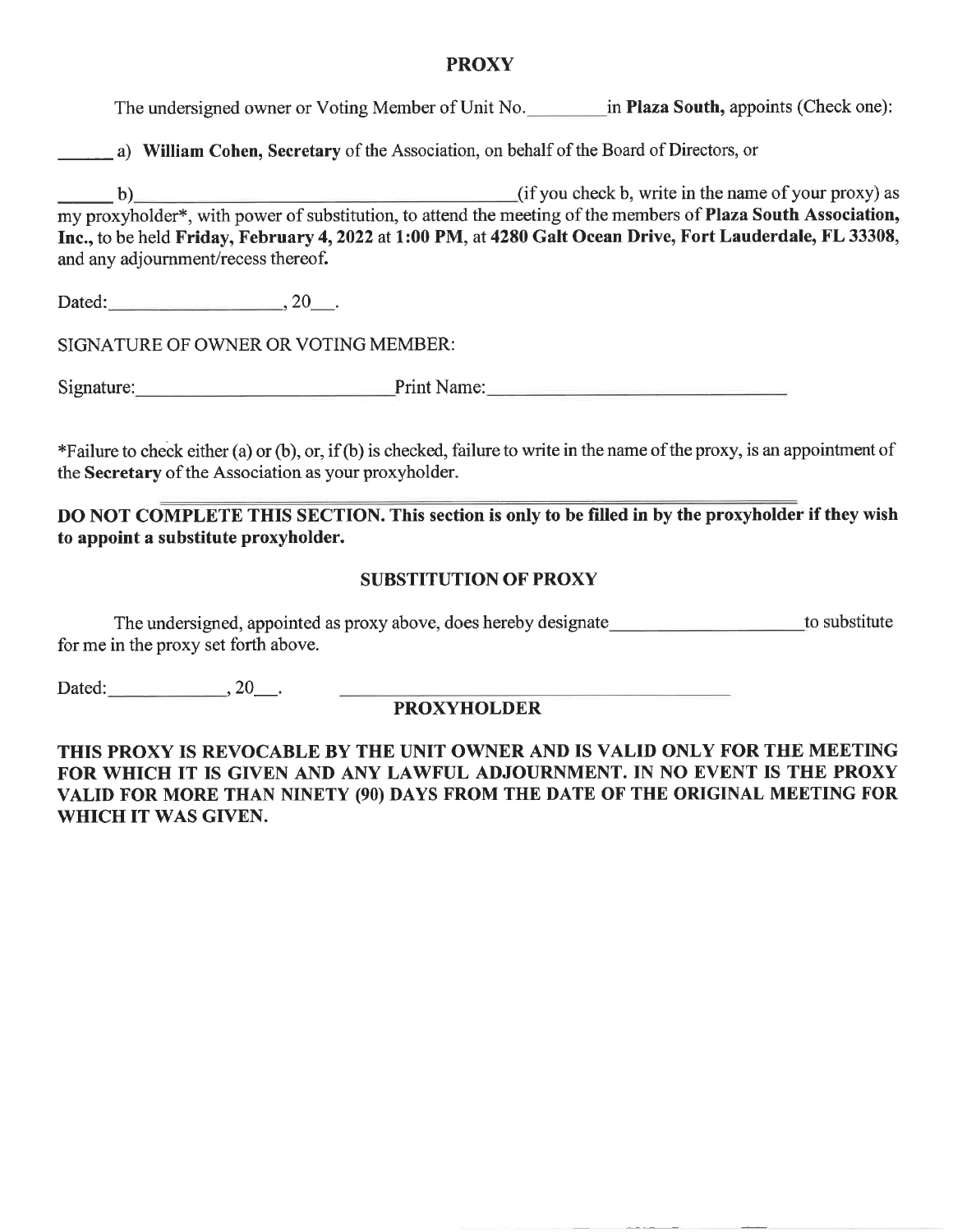#### **RESUME**

MICHAEL G. CANNONE NAME:

**ADDRESS:** 603-9909 PINE VALLEY DRIVE, WOODBRIDGE, ONTARIO

**DATE OF BIRTH: NOVEMBER 17, 1938** 

**CITIZENSHIP: CANADIAN** 

IMMIGRATED TO CANADA WITH HIS PARENTS NOVEMBER 1952

1952 TO 1957: ATTENDED DAVENPORT HIGH SCHOOL

- 1957 to 1962: COMPLETED PLUMBING AND HEATING APPRENTICESHIP AND RECEIVED HIS MASTER PLUMBING AND HEATING LICENSE WORKED IN ALL PHASES OF THE MECHANICAL TRADE. -PLUMBING, HEATING, GAS, AIR CONDITIONING, ETC.
- STARTED HIS OWN MECHANICAL CONTRACTORS COMPANY - $1962 - 2007$ CANNONE (NORTHERN) LTD.
- $1981 2007 -$ DEVELOPED ACRES OF RAW LAND INTO HOUSING PROJECTS

STARTED - CORMIL DRYWALL, A CORPORATE PARTNERSHIP - T-BAR CEILING, AND DRYWALL

STARTED AMBER TILE & TERRAZZO, A CORPORATE PARTNERSHIP - INSTALLATION OF MARBLE TILES & TERRAZZO

STARTED GLOBAL PRECAST INC. 2101 TESTON ROAD, MAPLE ONT. MANUFACTURING OF PRECAST PANELS FOR HIGHRISE BUILDINGS IN CANADA, U.S., AND EUROPE.

DEVELOPED AND BUILT BUILDINGS FOR OWN USE, RENTALS AND ALSO CONDOMINIUMS.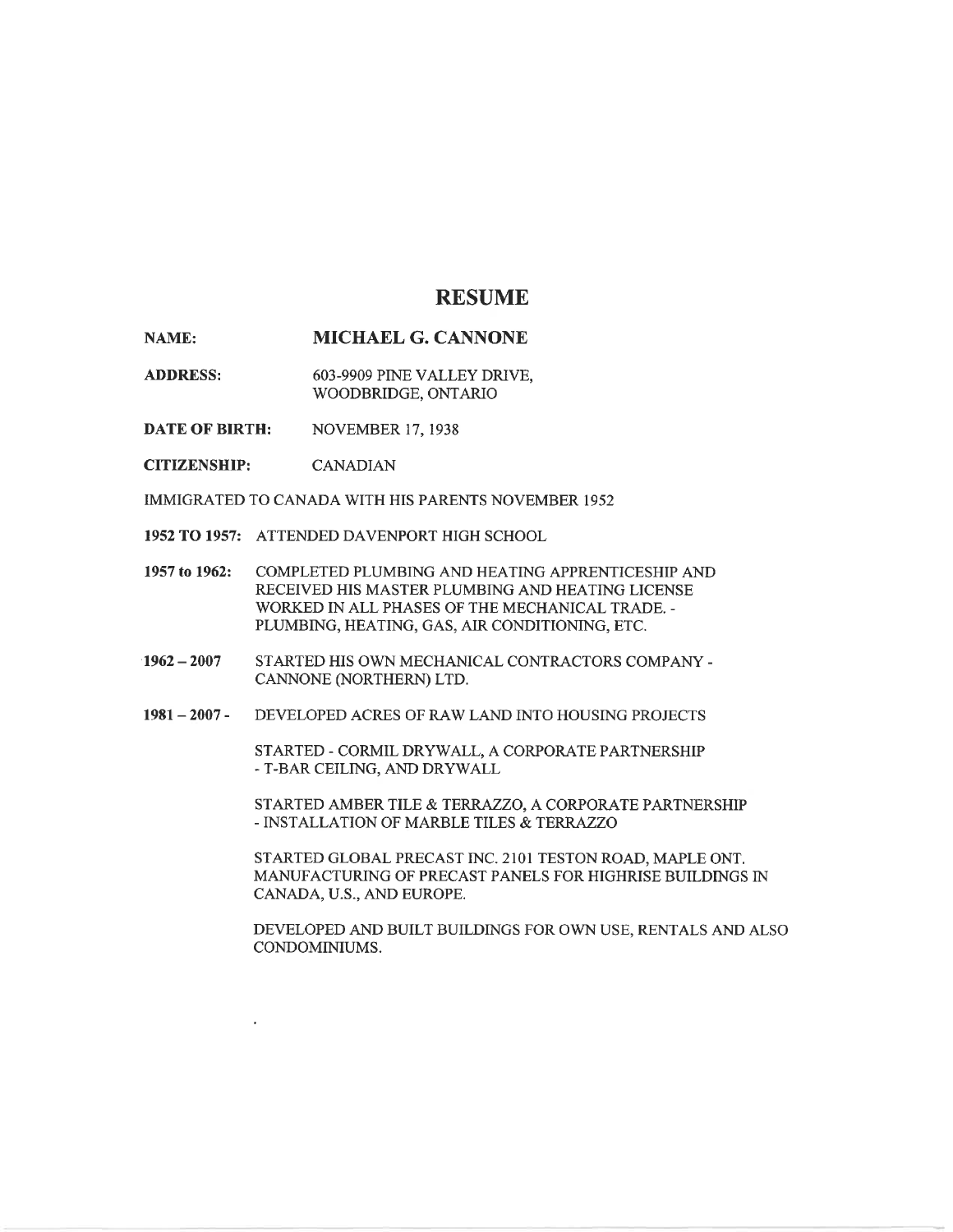

#### **BERDJ FEREDJIAN, D.D.S., F.A.G.D.** Unit  $23K$ **CURRICULUM VITAE**

| 2008-Present | Paragon Dental Practice Transitions, consultant, Director of Continuing Education<br>and Advanced Training.                                                                                                                           |
|--------------|---------------------------------------------------------------------------------------------------------------------------------------------------------------------------------------------------------------------------------------|
| 2008-Present | Practice Mentors Group LLC, co-founder, practice consulting and mentoring.                                                                                                                                                            |
| 1984-2011    | Private general dentistry practice, Montville, NJ.                                                                                                                                                                                    |
| 1996-2007    | Member of the Dental Admissions Committee, Columbia University, School of<br>Dental Medicine.                                                                                                                                         |
| 1995-Present | Assistant Clinical Professor of Dental Medicine, Columbia University, School of<br>Dental Medicine.                                                                                                                                   |
| 1995-2006    | Behavioral Sciences Faculty, Columbia University, School of Dental Medicine.                                                                                                                                                          |
| 1990-1995    | Clinical Instructor, University of Medicine and Dentistry of New Jersey.                                                                                                                                                              |
| 1986-1990    | Attending Instructor, St. Joseph's Hospital, Paterson, NJ.                                                                                                                                                                            |
| 1986         | Recipient of Fellowship status in the Academy of General Dentist                                                                                                                                                                      |
| 1979-1983    | Dental Officer, US Air Force, with a rank of Captain.                                                                                                                                                                                 |
| 1975-1979    | Attended Columbia University, School Of Dental Medicine. Recipient of US Air<br>Force Health Professions Scholarship. Graduated May of 1979 with a D.D.S.<br>degree in general dentistry with a concentration in pediatric dentistry. |

My wife Katherine and I have been residents of Plaza South since October 1990. Since we weren't full time residents, it was difficult to commit to a position on the board. With the wider use of virtual meetings and my semi-retirement, I feel it's time for me to step up to the plate and contribute my time and knowledge to the Plaza South Board. I humbly ask for your vote.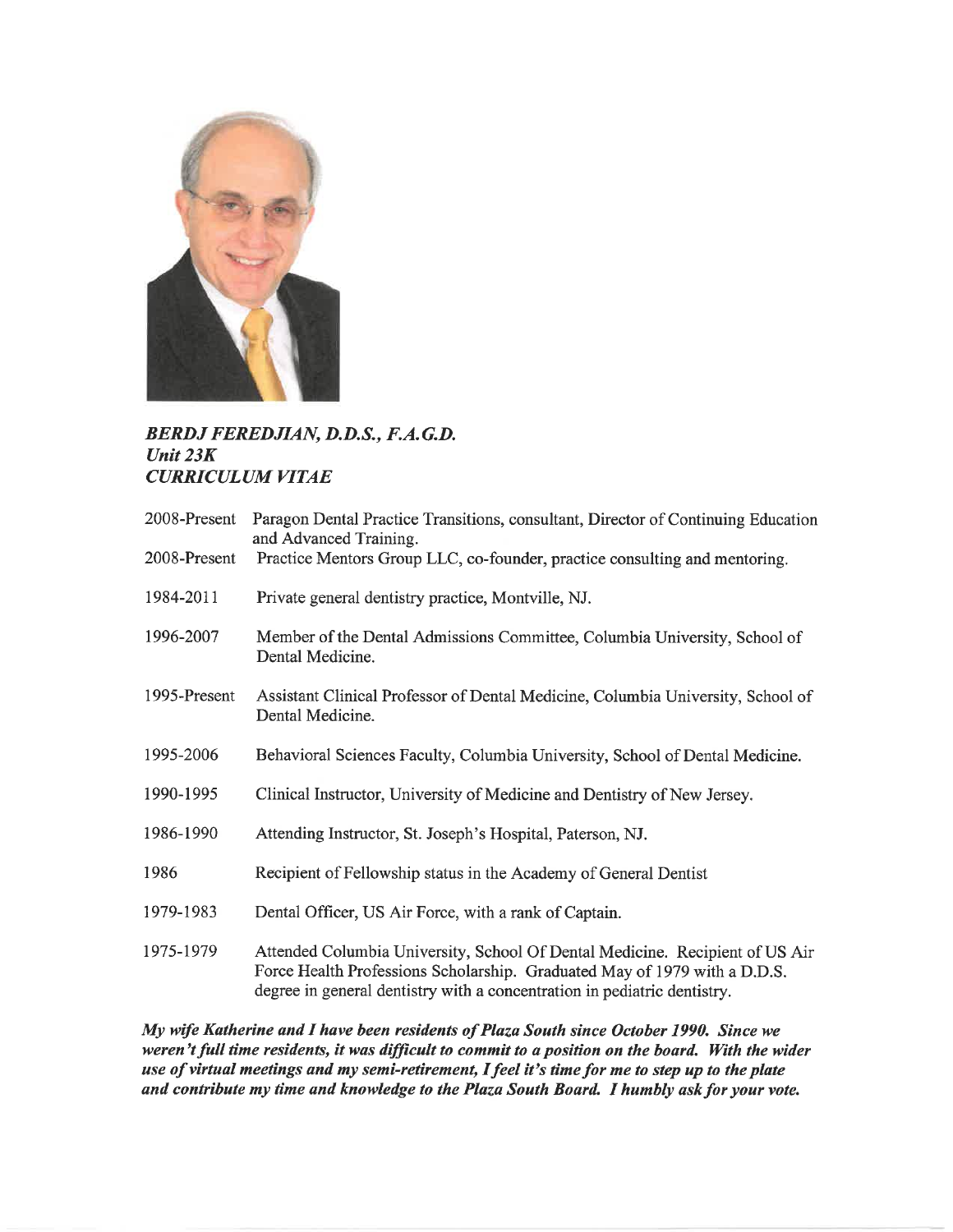

# **Anthony Giardina**

Dear Plaza South Owners.

As a former Board member for 6 years, I have decided that I want to continue my work to insure that Plaza South remain the premiere building on the Galt Mile. I have been a resident since 2002, and a year round owner since 2009. I believe strongly that the Board should include year round residents to deal with emergencies and the overall upkeep of the building. I would greatly APPRECIATE your vote. Thank you!

Sincerely,

Tony Giardina, 15P

# **Background and Experience**

- 2014, President of Plaza South Board
- 2011-2013, Served in various leadership roles at Plaza South on the following committees: Building and Grounds, Security, Personnel, and Finance.
- Past Owner and President of Gaston Electric in Boston, employing between 60 and 100 people
- Master Electrician and Journeyman (55 years)
- Past President of two condo associations in Massachusetts
- Veteran of United States Marine Corp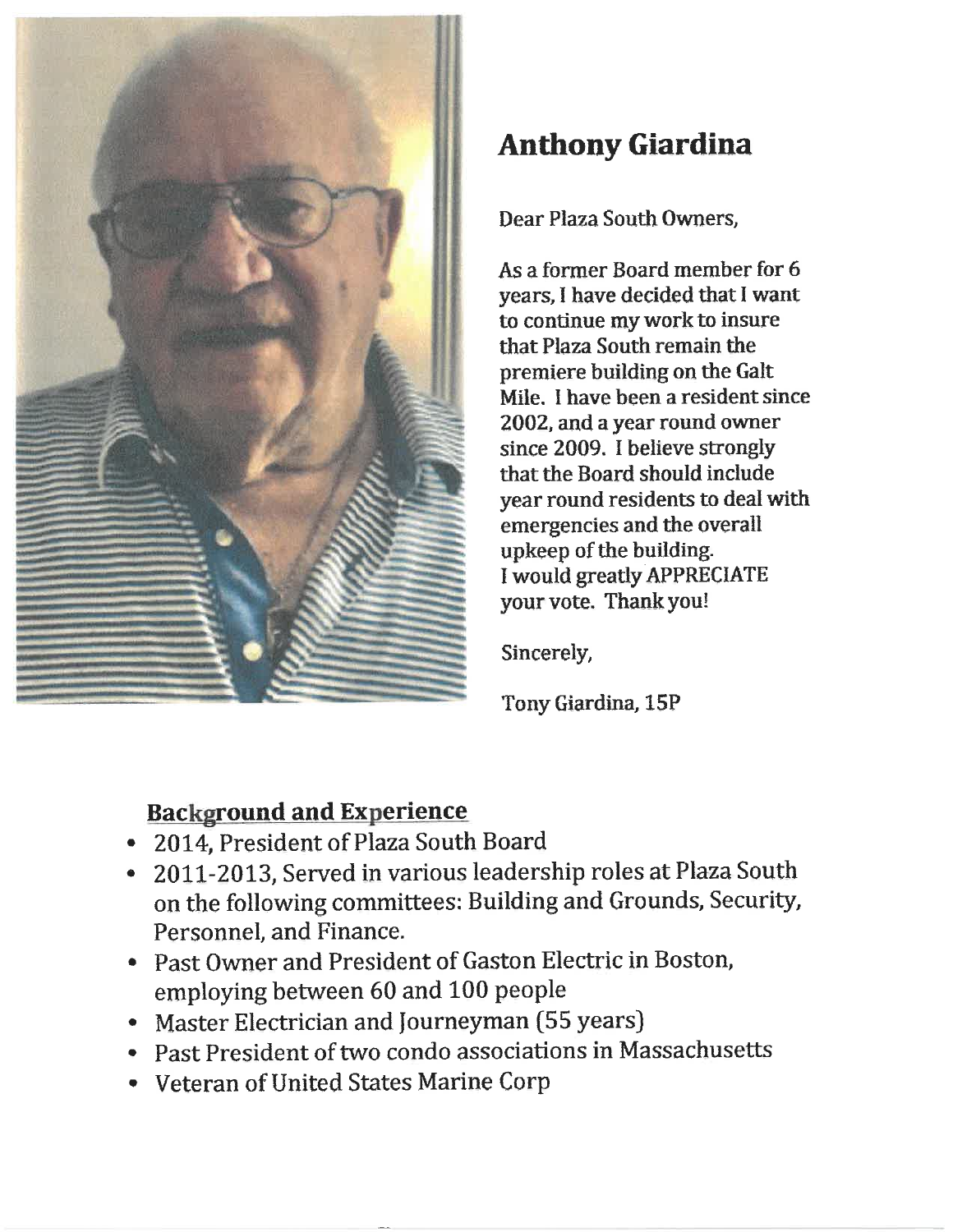

# **SHIRLEY OBERG**

4280 Galt Ocean Drive, Unit 19A Fort Lauderdale, Florida 33308 954-567-9020 ShirleyOberg@comcast.net

I am again running for the Plaza South Board of Directors because I have the qualifications and determination needed to be a positive member of the board for all the residents of Plaza South. I served for three years and then due to a family members illness I needed to step down. During my time on the board both owners and management have brought many issues to the table, and I have tried to listen to all owners and make the correct decision. While I understand that all board members will not -- and should not -- agree on every single issue, I do believe that it is the responsibility of board members to listen and learn from each other and owners, and I will make this my number one priority if elected. Although conflict and personality differences can cause confusion and inaction at times, I will be there to represent each owner with respect and courtesy, regardless of personal opinions and differences.

Since moving to Plaza South in July of 2000, I have worked tirelessly to improve the lifestyle for the residents of Plaza South.

A few of the projects I have worked on include:

- Implementing Friday night happy hours
- Creating night time events such as New Year's Eve, Casino Night and Saint Patrick's Day dinner
- Instrumental in passing the vote to allow for rails on the catwalks of our building
- Instrumental in passing the vote to build bathrooms on the garage level by the beach to allow easy access from the pool and beach
- Changing the rules to allow eating at the beach level
- Designing and building the BBQ area. (when I first moved to Plaza South no BBQ's were allowed on the property)

#### **Work Experience:**

I have been a successful business owner since 1974. My experience includes hiring qualified employees, writing and negotiating contracts, marketing and managing day to day operations.

My strong leadership skills have played a vital role in keeping my business successful. During times of conflict, I have always been effective in bringing all parties together to reach a fair resolution, and most importantly, ensured that all parties worked together in a positive manner.

I believe that these same leadership skills and experiences will make a positive impact on the Plaza South Board.

#### **Education:**

I attended the University of Washington in Seattle, Washington.

I look forward to continuing to improve the lifestyle at Plaza South and I hope that I will earn your vote in the upcoming election.

If you have questions regarding my candidacy, please do not hesitate to contact me.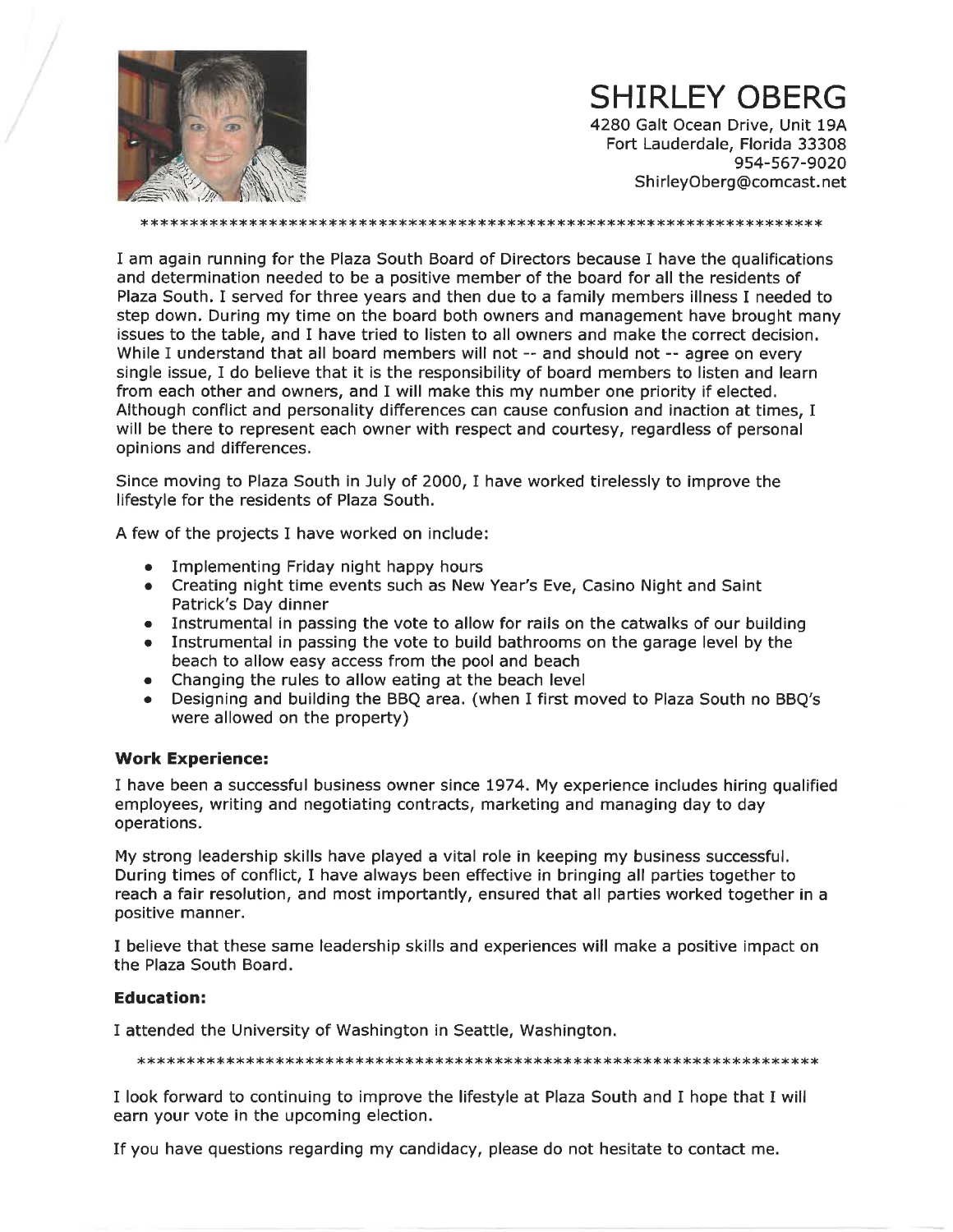

# **ANN PINSKER**

4280 Galt Ocean Dr.

Apt 11J

# AnnPinsker@AOL.com

It is an understatement to say that the two years since my last Board election has been challenging. At Plaza South we have been working on the Special Assessment, dealing with Covid-19, settling the hurricane Irma claim, and planning for the 40-year recertification. I have been fully involved in all and I hope I can count on your support so that I can see them to completion.

I was honored to be appointed treasurer and then privileged to be voted onto the Board in 2015. It has been both interesting and rewarding. The focus of our Board, along with our excellent management team, is to bring our building up to twenty first century standards and retain our status as a premier building on the Galt

My main job as treasurer is to be fiscally responsible and maximize our value while making sure we have the funds to accomplish our goals. The following areas have been my focus:

- Reviewing contracts before renewal to be able to negotiate for the best terms.
- Researching new vendors to acquire comparison quotes and the best prices.
- Tightening our arrears system allowing us to recoup our losses.  $\bullet$  .

I have been part of the Plaza South community since 1997 and became full time resident in 2014. But I have been active at Plaza South long before I became a Board member or full-time resident. I helped to:

- Revitalize social committee; by working on the Saint Patrick's Dinners, Italian Night, New Years' parties, barbeques, the children's Christmas parties, and happy hours.
- Promote the vote to get the Catwalk and Beach Level Bathroom projects passed.
- Design the BBQ area and redesign the party room kitchen.

We are now in the final phase of the Special Assessment. The Board, Management Team, Finance Committee, and I are committed to monitoring and managing the funds until the projects are completed. I want to thank those of you who have supported me in past elections and hope you will support me again so I can finish the job. For those of you who are new to our community or did not previously support me, I hope I will gain your vote for this election.

# **WORK EXPERIENCE:**

Owned and operated a successful catering business from 1976 to 1994

Taught - 1969–1976, 1985-2001/Department chair from 1994 to 1996 (16 staff)

Program developer and administrator for International Baccalaureate from 1996 to 2001(33 staff)

**EDUCATION:** 

**BA Temple University 1968**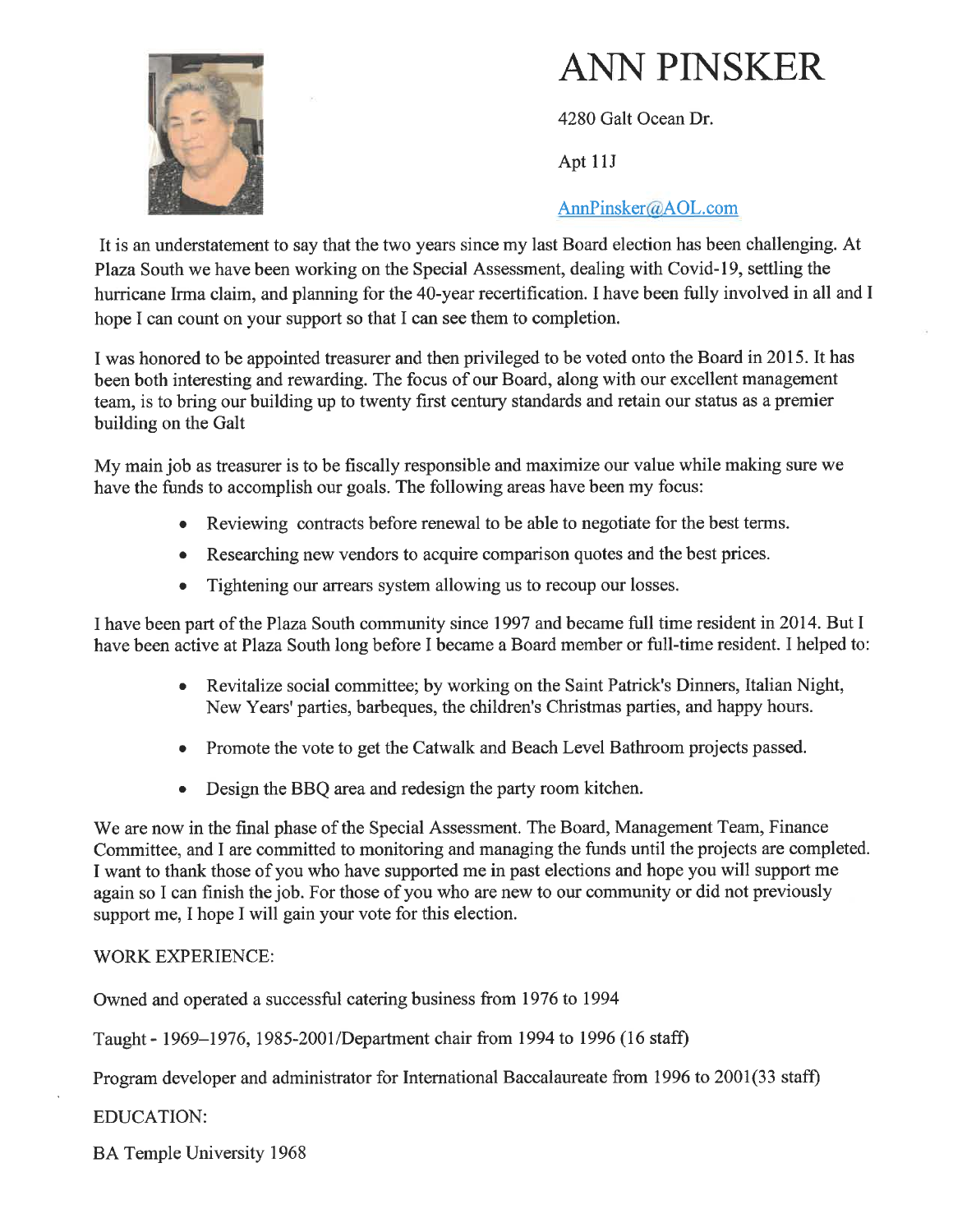

Bernard F. Shadrawy, Jr. 4280 Galt Ocean Drive, 14-P Ft. Lauderdale, FL 33308 954-537-1041 BudShadrawy@ShadRabLaw.com

Dear Neighbor:

My name is Bud Shadrawy and I reside in Unit 14P at Plaza South. I have very much enjoyed living here since May 2005. It has been my honor to serve as a member of the Board since 2014. I am seeking re-election as a candidate to the Board of Director's of Plaza South Association, Inc. in order to continue my work and am asking you for your vote.

I believe my work and my experience as a resident, a current and active Board member, Vice President of the Association and Chairman of the Personnel & Procedures Committee makes me well qualified to continue to be a Director on the Board. To give you a brief history of my career, I am an attorney primarily practicing real estate law and have represented many condominium associations and boards, both large and small. As Commissioner of Real Property for the City of Boston, I oversaw all of the city's buildings and their maintenance, management and operation. This background has provided me with significant experience related to the operation of large buildings and complexes.

After working with the Board on several matters, I became Chairman of the Personnel & Procedures Committee. In that capacity, we have updated all of the outdated forms, policies  $\&$ procedures; completed the hiring of a new General Manager, organizing and planning for the long overdue and needed Capital Projects through the recent Special Assessment; I was instrumental in instituting and obtaining a successful vote for the installation of the Beach/Pool Bathrooms, and instituted new management procedures and policies for the staff including monthly meetings with the GM and staff. I welcome the opportunity to continue to serve on the Board. As a Director I will bring hard work and fresh ideas to the Board and will listen to your concerns and do my best to resolve them to your satisfaction. Additionally, I will be able to hit the ground running and would like to finish work on the last remaining Capital Projects as well and finalize our 40 year Condominium Review.

I am very proud to live in Plaza South and look forward to continuing the history of maintaining the property as a First Class property along the Galt Ocean Mile.

Please make sure to send in your ballot or to vote prior to the annual meeting on Friday, February 4, 2022 at 1:00 PM. If you have not received your ballot, please contact the office to get one. Again, I would greatly appreciate your vote. Thank you for your consideration. **Bud Shadrawy Unit 14P**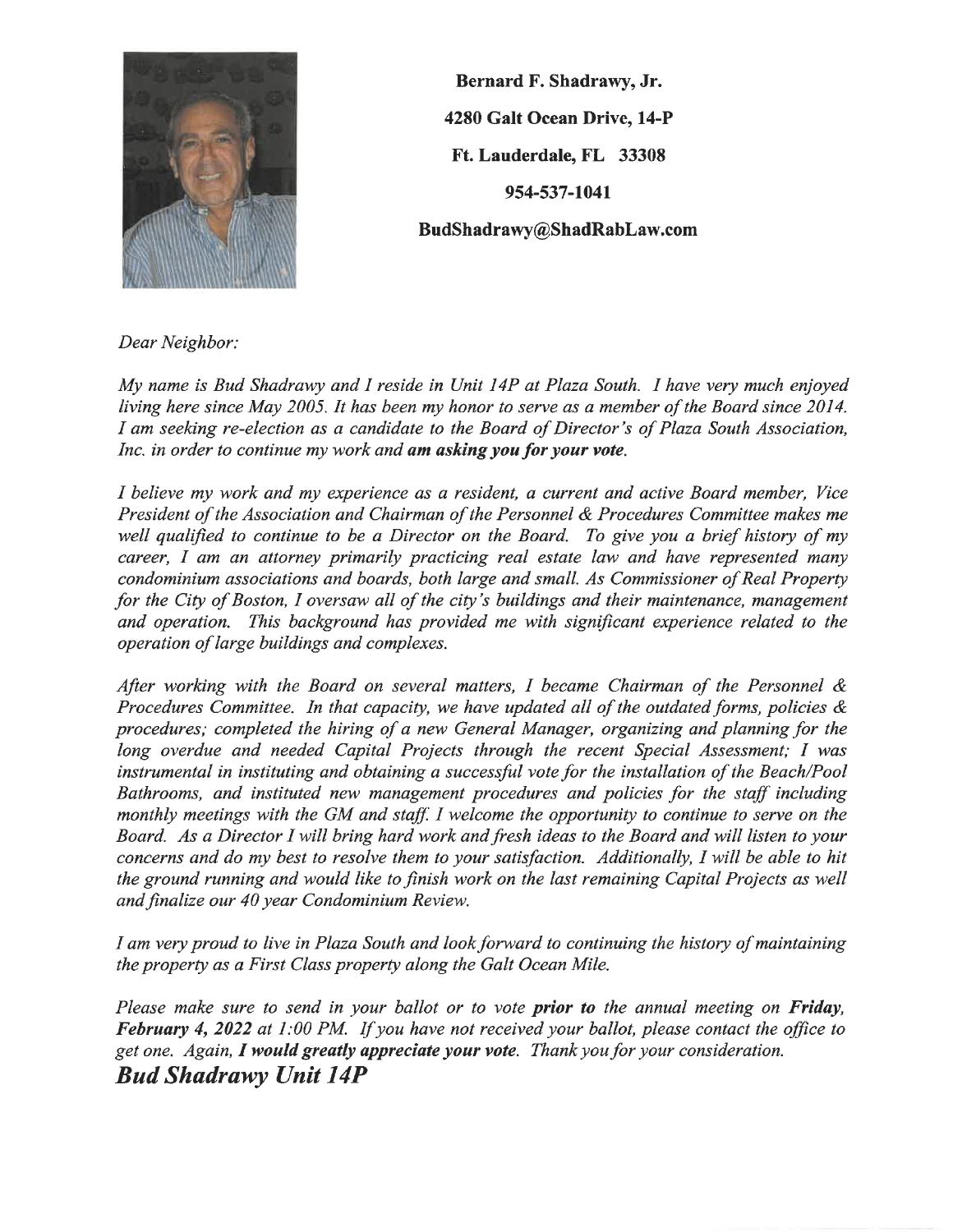

Andrew C. Surdovel, LCAM Unit #3H

**Treasurer-** The Galt Mile Community Association Bachelor of Science in Mechanical Engineering General Manager of The Galleon Association on the Galt Mile.

Former Plaza South Board of Directors member in the position of Secretary, Assistant Treasurer, and President.

I bring the unique experience of working on both sides, first as an employee of a volunteer Board, and as President of a volunteer Board. Each Board member has a fiduciary responsibility to act in the best interest of the building and the owners at all times.

The current Board has taken on projects that are still ongoing and overbudget. A board member is responsible for the day-to-day workings of the condominium and be flexible to manage the details of the ongoing projects. Very few Board members fill this description. If you look around Plaza South, the garage areas need good housekeeping and freshening up. The carpet in the elevator fovers need replacement and the walls need painting to eliminate the structural engineers check on the soundness of the columns and walls. We live in a first-class condominium and requires maintenance.

If elected to the board, I will be your ambassador for transparency and accountability.

With a focus on health safety, communications, office procedure and systems in 2022. I want to compile the finest quality staffing at Plaza South to ensure our safety and security. Maintaining fiscal responsibility at all times, we will guide Plaza South in a dimension of continued improvement with complete openness, total transparency, and control wasteful spending. I know together we can get the required work done. I look forward to serving as a representative of all residents.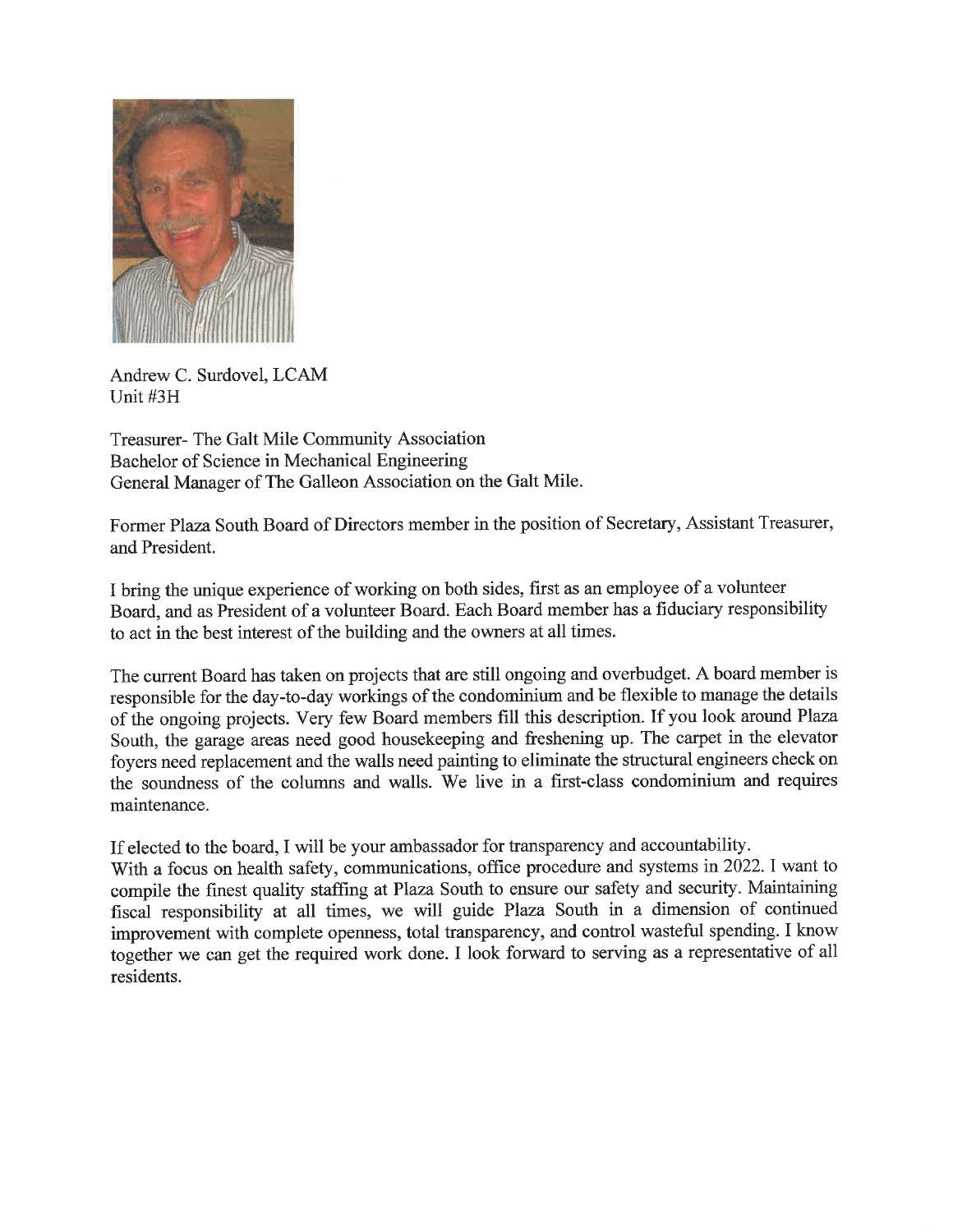

Dear Neighbors,

I am committed to increasing the value of our property and our community - and I am seeking vour vote for a seat on the Plaza South Board of Directors.

We have made Plaza South our home for the past 10 years. During that time, I have been an active member of our community serving on several committees (Exterior Paint Committee, West Deck Committee, Landscape Committee, Activities Committee).

With all successful businesses, strategic planning is at the forefront of their achievements. Here at the Plaza South, it's important that we also plan strategically by identifying projects that will improve and protect our property value(s). One idea is to create a strategic planning committee to oversee future property improvements. For example, design and financial sub-committees could be formed to explore the feasibility of the "forward looking" projects that the strategic planning committee discovers.

The above idea is just one example of many that could be implemented here at the Plaza South to help increase the value of our property(s). I've spent most of my career at the helm, or in senior management positions, growing large and small businesses. Currently, I own a consulting business that specializes in strategic planning and implementation. I also provide pro-bono consulting for the NESC of South Florida (affordable consulting for south Florida nonprofits). In addition, I have a Florida real estate license and work with the team at Atlantic Properties International here in Fort Lauderdale.

For more information about my background, go to http://www.linkedin.com/pub/jimvitkus/4/b07/b7

THANK YOU FOR your time...your consideration...and YOUR VOTE!

Best. **Jim Vitkus 22G** 

Jim Vitkus - December 2021